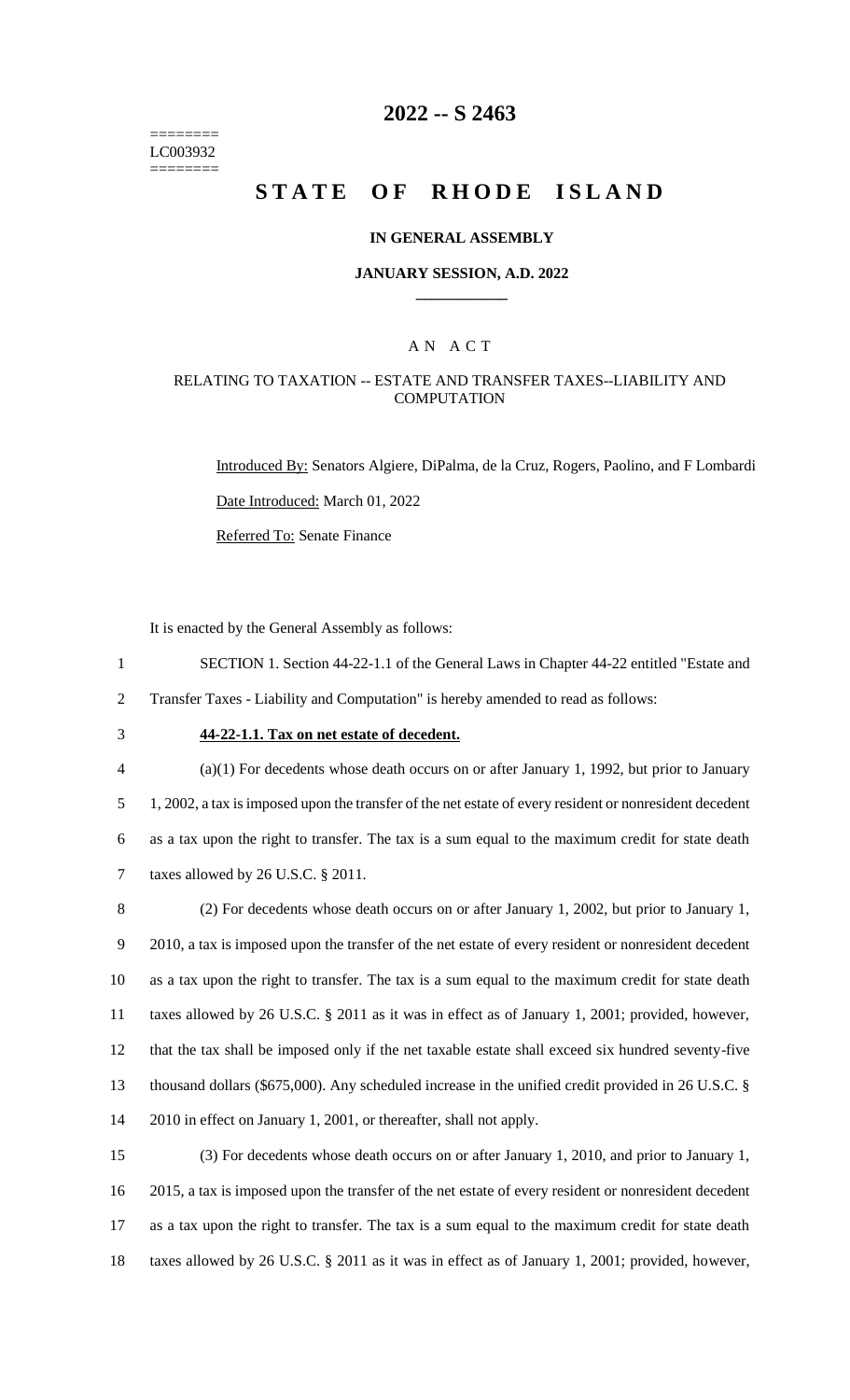that the tax shall be imposed only if the net taxable estate shall exceed eight hundred and fifty thousand dollars (\$850,000); provided, further, beginning on January 1, 2011, and each January 1 thereafter until January 1, 2015, said amount shall be adjusted by the percentage of increase in the Consumer Price Index for all Urban Consumers (CPI-U) as published by the United States Department of Labor Statistics determined as of September 30 of the prior calendar year; said adjustment shall be compounded annually and shall be rounded up to the nearest five dollar (\$5.00) increment. Any scheduled increase in the unified credit provided in 26 U.S.C. § 2010 in effect on January 1, 2003, or thereafter, shall not apply.

 (4) For decedents whose death occurs on or after January 1, 2015, a tax is imposed upon the transfer of the net estate of every resident or nonresident decedent as a tax upon the right to 11 transfer. The tax is a sum equal to the maximum credit for state death taxes allowed by 26 U.S.C. § 2011, as it was in effect as of January 1, 2001; provided, however, that a Rhode Island credit shall be allowed against any tax so determined in the amount of sixty-four thousand four hundred (\$64,400). Any scheduled increase in the unified credit provided in 26 U.S.C. § 2010 in effect on January 1, 2003, or thereafter, shall not apply; provided, further, beginning on January 1, 2016, and each January 1 thereafter, said Rhode Island credit amount under this section shall be adjusted by the percentage of increase in the Consumer Price Index for all Urban Consumers (CPI-U) as published by the United States Department of Labor Statistics determined as of September 30 of the prior calendar year; said adjustment shall be compounded annually and shall be rounded up to 20 the nearest five dollar (\$5.00) increment.

 (5) For decedents whose death occurs on or after January 1, 2023, a tax is imposed upon 22 the transfer of the net estate of every resident or nonresident decedent as a tax upon the right to transfer. The tax shall be imposed only if the net taxable estate shall exceed three million six 24 hundred thousand dollars (\$3,600,000); provided, further, beginning on January 1, 2024, and each January 1, thereafter, said amount shall be increased by one million dollars (\$1,000,000).

 (b) If the decedent's estate contains property having a tax situs not within the state, then the tax determined by this section is reduced to an amount determined by multiplying the tax by a fraction whose numerator is the gross estate excluding all property having a tax situs not within the state at the decedent's death and whose denominator is the gross estate. In determining the fraction, no deductions are considered and the gross estate is not reduced by a mortgage or other indebtedness for which the decedent's estate is not liable.

 (c)(1) The terms "gross taxable estate," "federal gross estate" or "net taxable estate" used in this chapter or chapter 23 of this title has the same meaning as when used in a comparable context in the laws of the United States, unless a different meaning is clearly required by the provisions of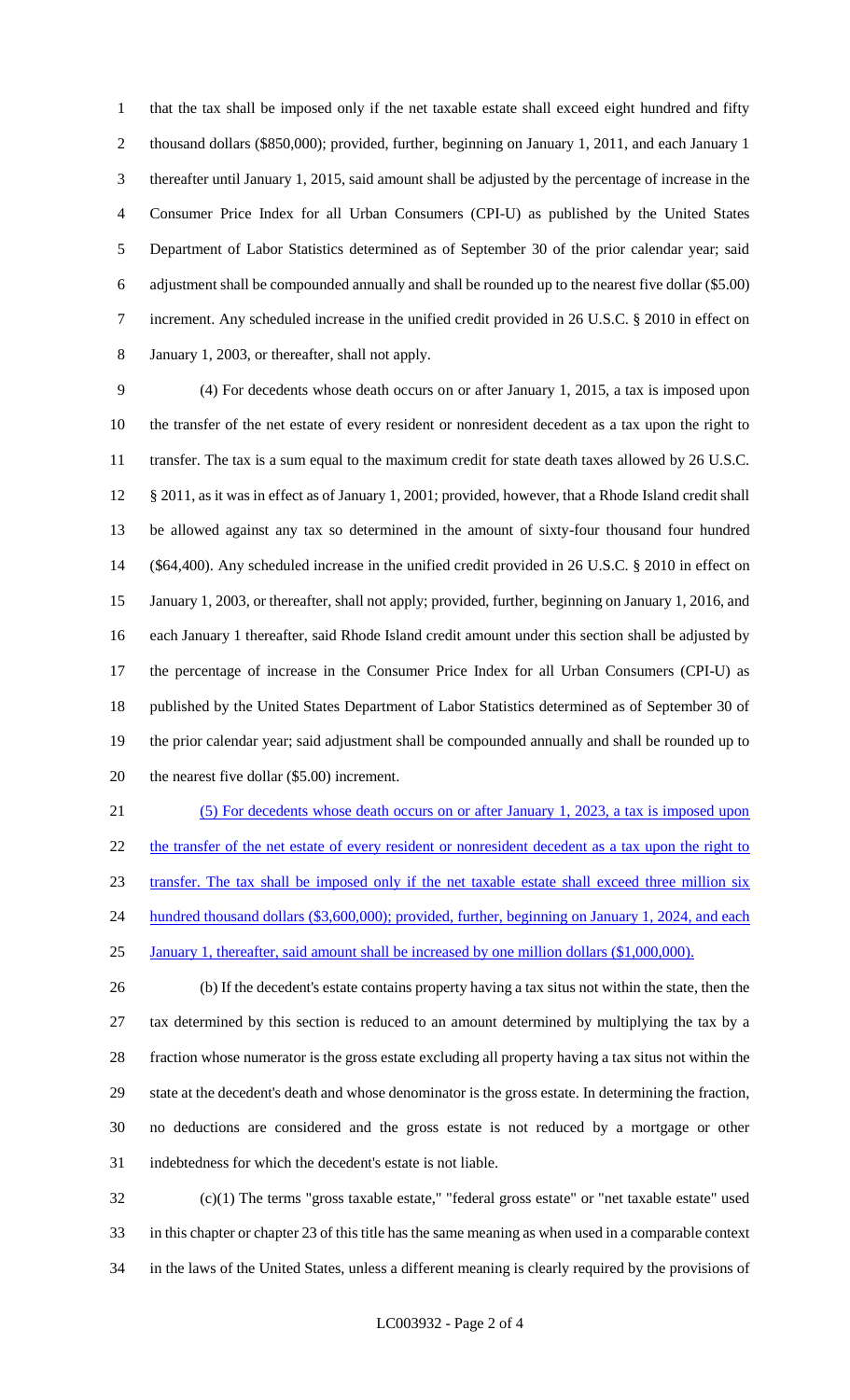- this chapter or chapter 23 of this title. Any reference in this chapter or chapter 23 of this title to the Internal Revenue Code or other laws of the United States means the Internal Revenue Code of
- 1954, 26 U.S.C. § 1 et seq.
- (2) For decedents whose death occurs on or after January 1, 2002, the terms "gross taxable estate" "federal gross estate" or "net taxable estate" used in this chapter or chapter 23 of this title has the same meaning as when used in a comparable context in the laws of the United States, unless a different meaning is clearly required by the provisions of this chapter or chapter 23 of this title. Any reference in this chapter or chapter 23 of this title to the Internal Revenue Code or other laws of the United States means the Internal Revenue Code of 1954, 26 U.S.C. § 1 et seq., as they were in effect as of January 1, 2001, unless otherwise provided. (d) All values are as finally determined for federal estate tax purposes. (e) Property has a tax situs within the state of Rhode Island: (1) If it is real estate or tangible personal property and has actual situs within the state of
- Rhode Island; or
- (2) If it is intangible personal property and the decedent was a resident.
- SECTION 2. This act shall take effect upon passage.

======== LC003932 ========